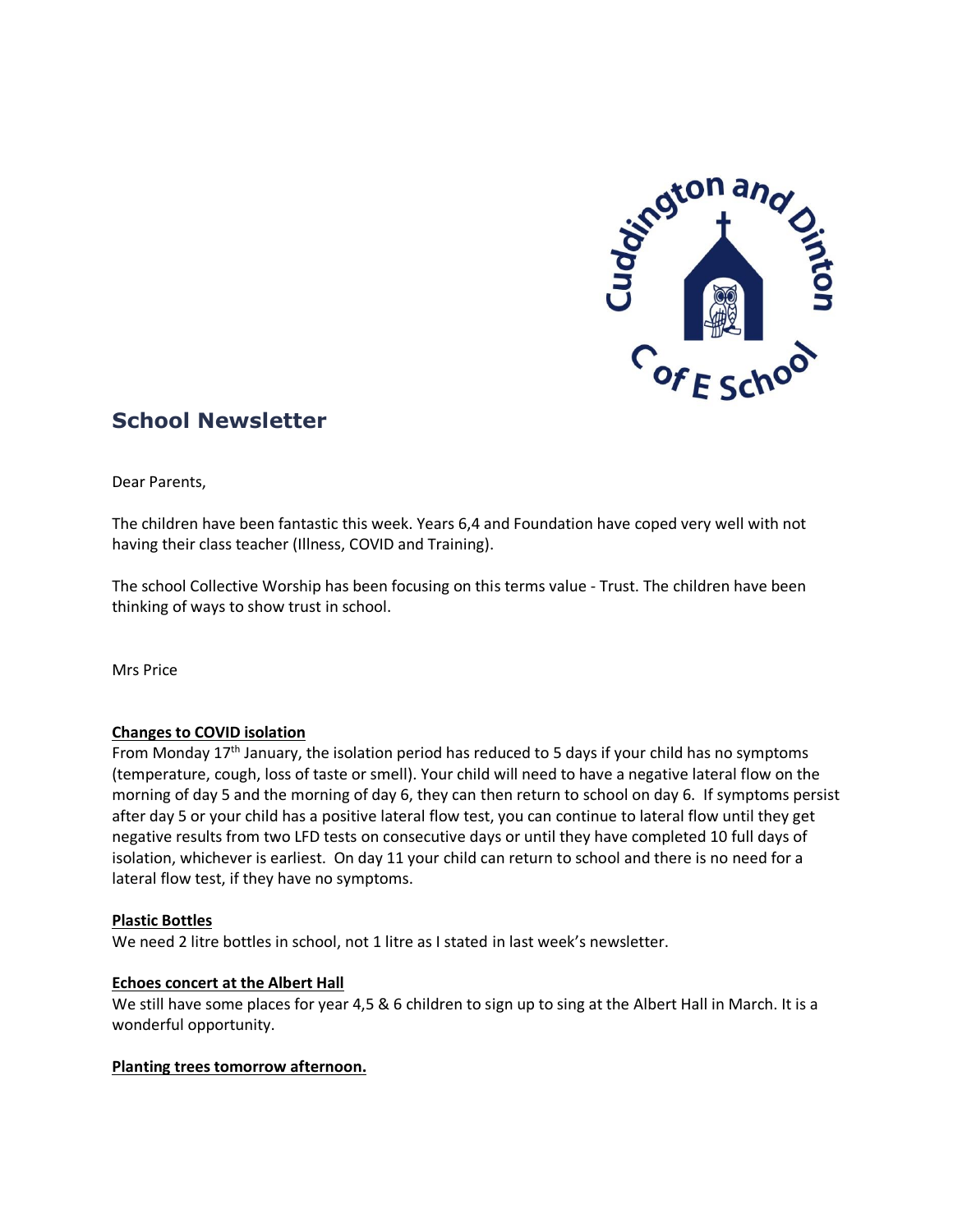The rest of the hedging saplings were delivered in the last week of the Autumn term. I have consulted the weather oracle (BBC Website!) and am proposing that the rest of the saplings are planted on **Saturday 15th January from 1.30pm.**

You will need to bring your own spade and dress warmly with sturdy footwear. Children are welcome to help too, and we will provide biscuits! Mr Jackson and I expect that the planting will take about 1-2 hours if enough adults come to help. Thank you to those who came previously and hopefully we'll see you again.

## **Parking**

Thank you all as the being considerate in your drop off and pick up this week. It is very much appreciated by our school neighbours.

Important Dates -

18th January - Echoes choir school rehearsals until 4.30pm 21st January - Scooter and Skateboarding safety demonstration in lesson time 27th January - Infant Family Service 3rd February - Junior Family Service 4th February - Parent Forum 6th February - Echoes rehearsal (2-4pm) 7th & 8th February - Book Look afterschool 16th & 17th February - Parents Evening 17th February - Half Term (21 - 25th February) 18th February - INSET Day 28th February - Return to school

Payments Open -

Morning and Night Owls bookings Donations 2021 (junior site food contributions) Year 6 Derby 2022 Residential trip Echoes choir concert consent



Little Owls - Tessa and Donnie

Yr 1 - Isaac and Julia

Yr 2 - Lucy R and Darcey H

Yr 3 - Joseph O and Annabel C